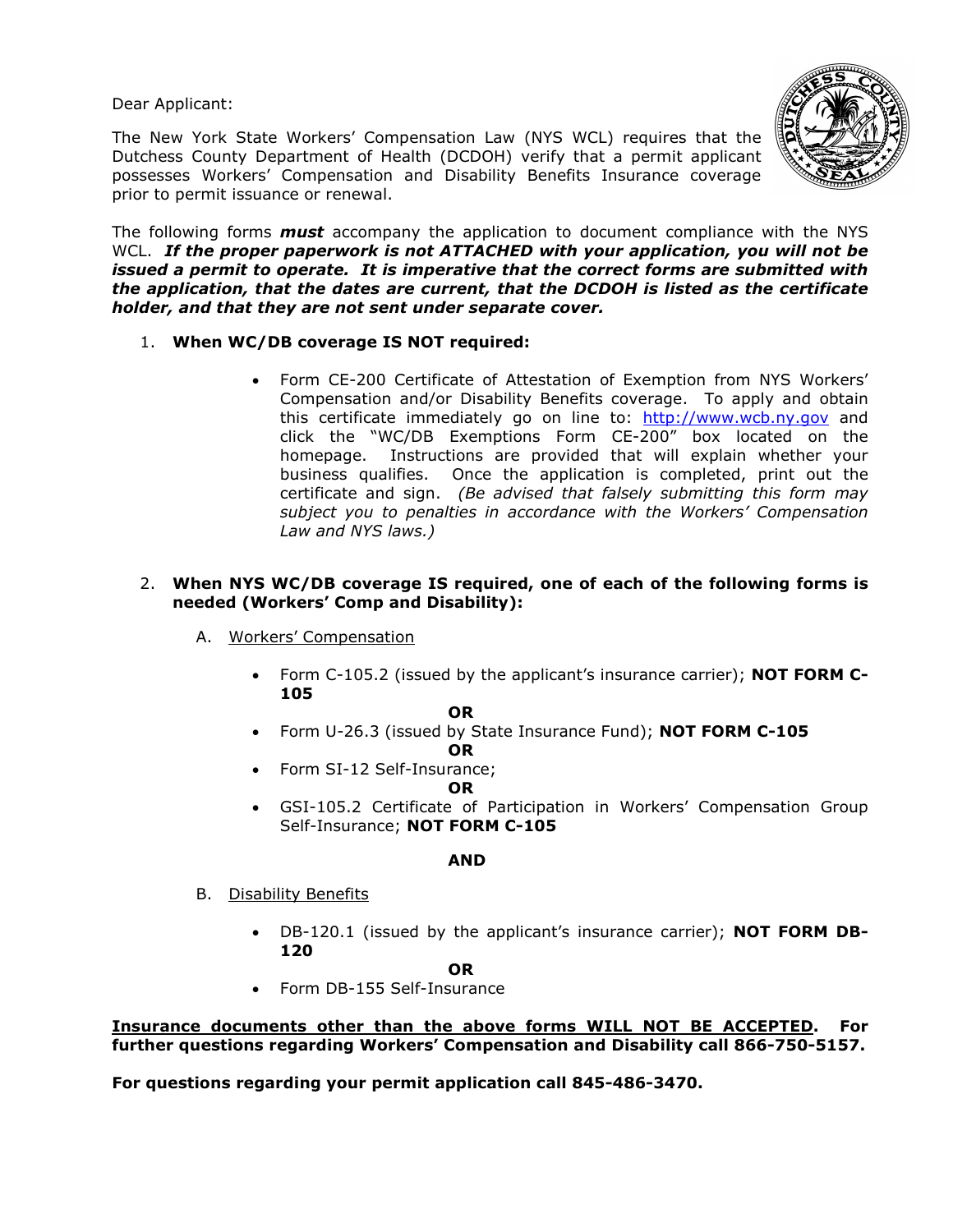### NEW YORK STATE DEPARTMENT OF HEALTH Bureau of Community Environmental Health and Food Protection

# **Application for a Permit to Operate**

TEMPORARY FOOD PERMIT: 1-2 DAYS \$30.00 3-14 CONSECUTIVE DAYS \$55.00 RETURNED CHECK FEE: \$20.00

### **GENERAL INSTRUCTIONS**

Complete all items that apply to your establishment.

 All applicants must complete sections A, B, G, & H. If you have any questions, contact the local health department that issues your permit. For Temporary Food Service applicants, application and fee must be submitted at least 7 days prior to operating.

### **SECTION A: Facility Information**

 Facility Name, Facility Address, Telephone Number, Fax Number and Municipality: Self explanatory **Capacity** 

- A. Food services: enter actual seating capacity, or enter 00 for take out only.
- B. Recreational vehicle parks, campsites, agricultural fairgrounds and mobile home parks: enter the number of actual sites.
- C. Children's camp: enter the maximum number of campers the camp is approved for at one time.
- D. Temporary residences and migrant farmworker labor camps, swimming pools, bathing beaches, mass gatherings: enter the maximum number of people the facility is approved to hold.
- E. Recreational aquatic spray ground: enter 00.
- F. Tanning Facility: enter the total number of tanning devices.

 **Facility Status:** Check either profit or nonprofit. If nonprofit, submission of documentation (incorporation paper) verifying status may be required.

 **Facility Type:** From the list below enter the facility type that best describes the main or primary operation of the facility. Some multiple operation facilities may require submission of separate permit application(s). Please consult the health department that issues your permit with any questions.

#### **Facility Types:**

| <b>Agricultural Fairgrounds</b>                    | <b>Mass Gathering</b>                                             | <b>Temporary Residences</b>   |
|----------------------------------------------------|-------------------------------------------------------------------|-------------------------------|
| <b>Bathing Beaches</b>                             | <b>Migrant Farm Worker Housing</b>                                | Labor Camps other tha         |
| <b>Freshwater River</b>                            | Farm Labor Housing<br>Interior Corridor - Sing                    |                               |
| Impoundment/Pond                                   | <b>Mobile Home Parks</b>                                          | Interior Corridor - Two       |
| Lake                                               | <b>Mobile Food</b>                                                | Interior Corridor - Thre      |
| Ocean Surf                                         | <b>Recreational Aquatic Spray Grounds</b>                         | Interior Corridor - Four      |
| <b>Other Saltwater</b>                             | Indoor                                                            | Exterior Corridor - Sing      |
| <b>Campground/Recreational Vehicle Park</b>        | Outdoor                                                           | Exterior Corridor - Two       |
| <b>Children's Camps</b>                            | <b>Swimming Pools</b>                                             | Exterior Corridor - Thre      |
| Day Camp                                           | Indoor                                                            | Exterior Corridor - Fou       |
| Day Camp - Developmentally Disabled                | Outdoor                                                           | Cabin or Bungalow Col         |
| Day Camp - Municipal                               | Indoor/Outdoor                                                    | <b>Vending Food Machine</b>   |
| Day Camp - Traveling                               | Wave Pool - Indoor                                                | <b>State Agency Licensed</b>  |
| Overnight Camp                                     | Wave Pool - Outdoor                                               | <b>State Licensed Inspect</b> |
| Overnight Camp - Developmentally Disabled          | Wave Pool - Indoor/Outdoor                                        | <b>State Owned Operated</b>   |
| Overnight Camp - Municipal                         | Aquatic Amusement - Indoor                                        | Day Care Center - Res         |
| <b>Food Service Establishment</b><br>Restaurant    | Aquatic Amusement - Outdoor<br>Aquatic Amusement - Indoor/Outdoor | Day Care Center - Nor         |
| Caterer                                            | Spa                                                               |                               |
| School                                             | <b>Tanning Facility</b>                                           |                               |
| Institution                                        | <b>Temporary Food</b>                                             |                               |
| State Office for the Aging (SOFA) – Prep Site      |                                                                   |                               |
| State Office for the Aging (SOFA) - Satellite Site |                                                                   |                               |
| Summer Feeding Program (USDA) - Prep Site          |                                                                   |                               |
| Summer Feeding Program (USDA) - Satellite Site     |                                                                   |                               |

**Labor Camps other than Migrant** Interior Corridor – Single Story **Interior Corridor – Two Story Interior Corridor – Three Story** Interior Corridor – Four or more Story Exterior Corridor – Single Story **Exterior Corridor – Two Story** Exterior Corridor – Three Story Exterior Corridor – Four or more Story Cabin or Bungalow Colony **Vending Food Machines State Agency Licensed Facilities** State Licensed Inspected Facility State Owned Operated Facility Day Care Center – Residential Day Care Center – Non-Residential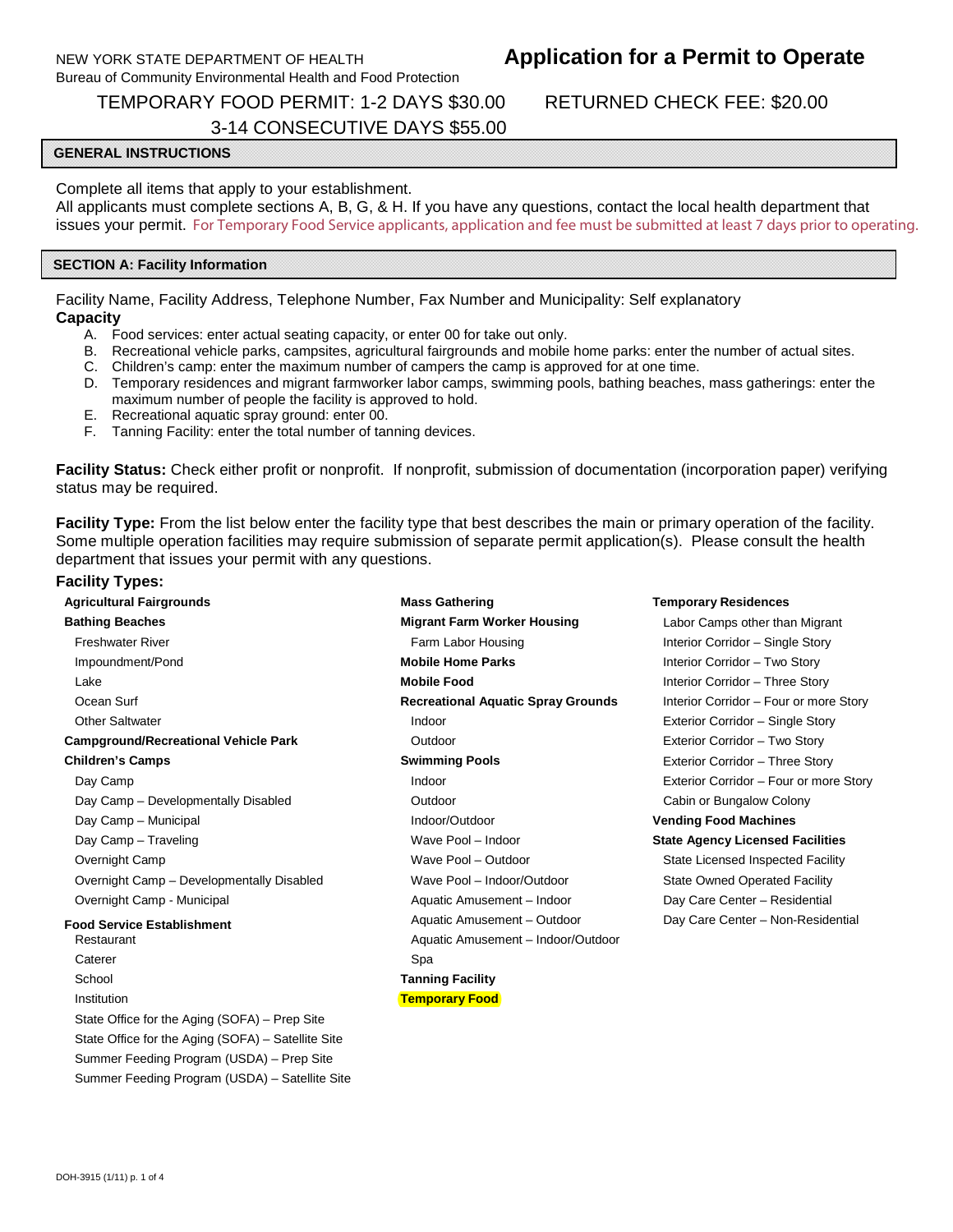**Water Supply/Sewage System:** Check "public" if the facility is serviced by a municipal or public system. Check "private" (onsite) if the system(s) and its operation is onsite and only for this facility. A water/sewage system that is commonly used by several establishments (i.e.: a mall operation) would be a public system.

 **Operations under this registration:** Provide the number of specific operations that apply to this registration. Complete even if the primary or main operation of the facility was identified under the facility type. A swimming complex with one spa, one beach, one indoor and two outdoor pools would report a facility type swimming pool-indoor and enter 1 for spa, 1 for bathing beach, 1 for indoor pool and 2 for outdoor pools in the operations under this registration Section A. For tanning facilities enter the number of beds and booths. Some facilities with multiple operations require separate applications, (i.e., a food service operated at a swimming pool complex would require a separate swimming pool and food service application, and would report their specific operations on the appropriate application forms).

 **Expected Opening/Closing Date:** Enter the expected opening and closing dates (i.e., June 1 is 06/01). If the operation is year-round, enter 01/01 for opening and 12/31 for closing.

 **Days of Operation:** Check each box for the day(s) the facility will be open under routine operation.

 **Hours of Operation:** Enter the hour the facility is expected to open and close under routine operation. Circle AM or PM as appropriate.

#### **SECTION B: Operator/Owner Information**

 **Name of Legal Operator or Operating Corporation (Person in Charge):** Enter name of the legal entity that operates the facility. If the facility is operated by a corporation, enter the name of the operating corporation and the name of the person in charge of the day to day operation. Provide the name(s) of the corporate officers/partners in Section F.

 **Permanent Address of Operator and Telephone Number:** Enter the mailing address including street, city, state and zip code where the legal operator wants to receive mailed correspondence. Enter the telephone and fax number of the legal operator.

 **Employer Identification/Social Security Number:** Enter the **Employer Identification or Social Security Number** of the operator of the facility.

 **Email Address and Fax No.:** Enter the email address and fax no. where important health and safety alert messages should be sent during an emergency.

 **Name of Owner:** Enter the name of the owner of the facility if different from the operator.

 **Permanent Address of Owner and Telephone Number:** Enter the mailing address and telephone number of the owner if different from the operator.

#### **SECTION C: Complete only for temporary food service establishments, regulated under Subpart 14-2 NYSSC**

#### **SECTION D: Complete only for mobile food service vehicles or pushcarts, regulated under Subpart 14-4 NYSSC**

 Check the appropriate type of unit. If motorized, provide the license plate number. Provide the name and address of the commissary where the food is prepared. Attach a separate list of the types of food(s) and/or beverages to be served.

#### **SECTION E: Complete only for food/beverage vending machines, regulated under Subpart 14-5 NYSSC**

 Attach a list of the number and type of food dispensing machines including the address and telephone number of each site under this permit.

#### **SECTION F: Partners and Corporation Officers**

 If a facility is operated by a partnership or corporation, provide the name, title, permanent mailing address and telephone number of all corporate officers or partners involved in the operation or ownership of the facility.

#### **SECTION G: Workers'Compensation and Disability Insurance**

 Provide copies of appropriate forms documenting compliance with the Worker's Compensation Law for (1) both Workers'Compensation and New York State Disability Insurance coverage, **or** (2) exemption from coverage.

#### **SECTION H: Signature**

 Provide the signature of the individual operator, a corporate officer or other authorized identified official in Section F. Please print the name, title and date in the space provided. **Failure to sign the form may delay issuance of your permit to operate. Operation without a valid permit is a violation of the State Sanitary Code and is punishable by fines.**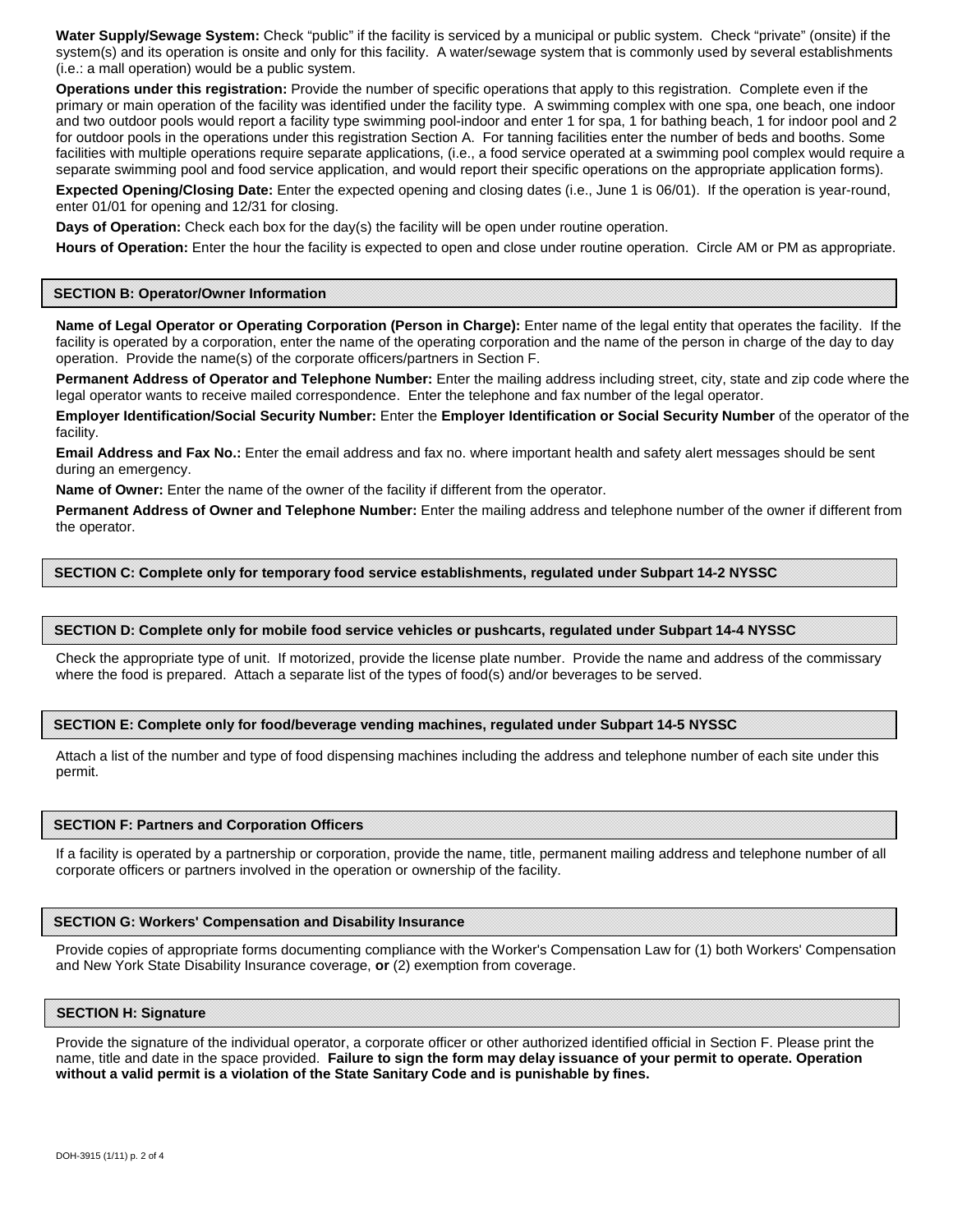### For Temporary Food Service applicants, application and fee must be submitted at least 7 days prior to operating.

| DUTCHESS COUNTY DEPARTMENT OF HEALTH |
|--------------------------------------|
| 85 CIVIC CENTER PLAZA - SUITE 106    |
| POUGHKEEPSIE, NEW YORK 12601         |

|                                                    | Complete all items that apply to your establishment (all applicants must<br>complete Sections A, B, G and H), sign on the back page and return<br>with the appropriate fee at least 30 days prior to the expected opening date to: |                    | DUTCHESS COUNTY DEPARTMENT OF HEALTH<br>85 CIVIC CENTER PLAZA - SUITE 106<br>POUGHKEEPSIE, NEW YORK 12601                  |
|----------------------------------------------------|------------------------------------------------------------------------------------------------------------------------------------------------------------------------------------------------------------------------------------|--------------------|----------------------------------------------------------------------------------------------------------------------------|
|                                                    | SECTION A: Facility Information (Entire section must be completed by all applicants.)                                                                                                                                              |                    |                                                                                                                            |
|                                                    |                                                                                                                                                                                                                                    |                    |                                                                                                                            |
|                                                    |                                                                                                                                                                                                                                    |                    |                                                                                                                            |
|                                                    |                                                                                                                                                                                                                                    |                    | City _______________________State _________ Zip ________________Telephone no. (___)___________________________             |
|                                                    |                                                                                                                                                                                                                                    |                    | Municipality __________________________________[T] [V] [C] Capacity [__________] Facility Status [ ] Profit [ ] Non-profit |
|                                                    |                                                                                                                                                                                                                                    |                    |                                                                                                                            |
|                                                    |                                                                                                                                                                                                                                    |                    | AM<br><b>PM</b><br>Close                                                                                                   |
| <b>Water Supply</b>                                | <b>Sewage System</b>                                                                                                                                                                                                               |                    | Number of operations under this registration                                                                               |
| [_] Public (municipal)                             |                                                                                                                                                                                                                                    |                    | [10] Public (municipal) [10] Indoor Pools [10] Bathing Beaches [10] Food Services [10] Day Camps                           |
| [   Private (onsite)                               | [__] Private (onsite)                                                                                                                                                                                                              |                    |                                                                                                                            |
|                                                    |                                                                                                                                                                                                                                    | _] Tanning Devices |                                                                                                                            |
|                                                    |                                                                                                                                                                                                                                    |                    |                                                                                                                            |
|                                                    | SECTION B: Operator/Owner Information (Entire section must be completed by all applicants.)                                                                                                                                        |                    |                                                                                                                            |
| Legal operator or operating corporation __________ | (If corporation or partnership, Section F must be completed.)                                                                                                                                                                      |                    |                                                                                                                            |
|                                                    |                                                                                                                                                                                                                                    |                    |                                                                                                                            |
|                                                    |                                                                                                                                                                                                                                    |                    |                                                                                                                            |
|                                                    |                                                                                                                                                                                                                                    |                    |                                                                                                                            |
|                                                    |                                                                                                                                                                                                                                    |                    |                                                                                                                            |
|                                                    |                                                                                                                                                                                                                                    |                    |                                                                                                                            |
|                                                    |                                                                                                                                                                                                                                    |                    |                                                                                                                            |
|                                                    |                                                                                                                                                                                                                                    |                    |                                                                                                                            |
|                                                    |                                                                                                                                                                                                                                    |                    | SECTION C: Complete for temporary food service establishments only (attach additional sheets as necessary).                |
|                                                    |                                                                                                                                                                                                                                    |                    |                                                                                                                            |
| Name of Foods                                      | Supplier of ingredients                                                                                                                                                                                                            |                    | Where and how foods will be prepared and served                                                                            |
|                                                    |                                                                                                                                                                                                                                    |                    |                                                                                                                            |
|                                                    |                                                                                                                                                                                                                                    |                    |                                                                                                                            |
|                                                    |                                                                                                                                                                                                                                    |                    |                                                                                                                            |
| DOH-3915 (1/11) p. 3 of 4                          |                                                                                                                                                                                                                                    |                    |                                                                                                                            |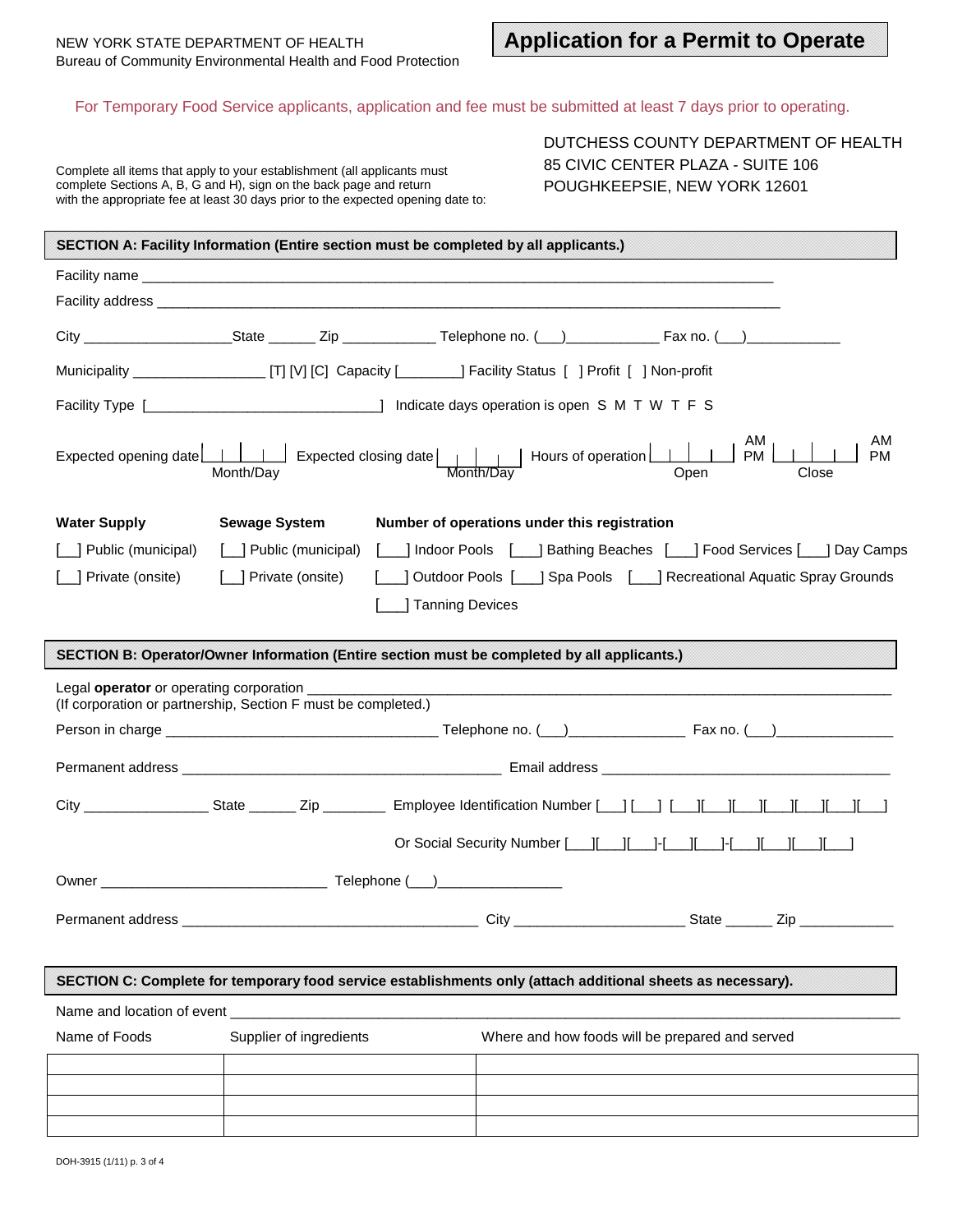| SECTION D: Complete for mobile food service establishments or pushcarts only.                                                                                                                                                                                                                                                                                                                                                                                                                                                                                                                                                                                                                                                                                                                                                       |                                                                                                                                 |                                     |               |
|-------------------------------------------------------------------------------------------------------------------------------------------------------------------------------------------------------------------------------------------------------------------------------------------------------------------------------------------------------------------------------------------------------------------------------------------------------------------------------------------------------------------------------------------------------------------------------------------------------------------------------------------------------------------------------------------------------------------------------------------------------------------------------------------------------------------------------------|---------------------------------------------------------------------------------------------------------------------------------|-------------------------------------|---------------|
|                                                                                                                                                                                                                                                                                                                                                                                                                                                                                                                                                                                                                                                                                                                                                                                                                                     |                                                                                                                                 |                                     |               |
|                                                                                                                                                                                                                                                                                                                                                                                                                                                                                                                                                                                                                                                                                                                                                                                                                                     |                                                                                                                                 |                                     |               |
|                                                                                                                                                                                                                                                                                                                                                                                                                                                                                                                                                                                                                                                                                                                                                                                                                                     |                                                                                                                                 |                                     |               |
| List on a separate sheet of paper the type of food and beverages served.                                                                                                                                                                                                                                                                                                                                                                                                                                                                                                                                                                                                                                                                                                                                                            |                                                                                                                                 |                                     |               |
| SECTION E: Food and beverage machines only. Attach a list of all machine locations and food dispensed.                                                                                                                                                                                                                                                                                                                                                                                                                                                                                                                                                                                                                                                                                                                              |                                                                                                                                 |                                     |               |
| <b>SECTION F: Partners and Corporate Officers</b>                                                                                                                                                                                                                                                                                                                                                                                                                                                                                                                                                                                                                                                                                                                                                                                   |                                                                                                                                 |                                     |               |
| List all partners and corporate officers in the operation of the facility. Include vice president(s), secretary, treasurer. Attach DOH-2135 (or<br>additional sheets) as necessary.                                                                                                                                                                                                                                                                                                                                                                                                                                                                                                                                                                                                                                                 |                                                                                                                                 |                                     |               |
| Name                                                                                                                                                                                                                                                                                                                                                                                                                                                                                                                                                                                                                                                                                                                                                                                                                                | Title                                                                                                                           | Address                             | Telephone No. |
|                                                                                                                                                                                                                                                                                                                                                                                                                                                                                                                                                                                                                                                                                                                                                                                                                                     |                                                                                                                                 |                                     |               |
|                                                                                                                                                                                                                                                                                                                                                                                                                                                                                                                                                                                                                                                                                                                                                                                                                                     |                                                                                                                                 |                                     |               |
|                                                                                                                                                                                                                                                                                                                                                                                                                                                                                                                                                                                                                                                                                                                                                                                                                                     |                                                                                                                                 |                                     |               |
|                                                                                                                                                                                                                                                                                                                                                                                                                                                                                                                                                                                                                                                                                                                                                                                                                                     |                                                                                                                                 |                                     |               |
| SECTION G: Workers' Compensation and Disability Insurance (All applicants must complete this section.)                                                                                                                                                                                                                                                                                                                                                                                                                                                                                                                                                                                                                                                                                                                              |                                                                                                                                 |                                     |               |
| Check the appropriate lines and submit copies of the following documentation with the application to document compliance with the<br>Worker's Compensation Law:<br>Workers Compensation and Disability Insurance Coverage Provided<br>А.<br><b>Workers Compensation</b><br>1 Form C-105.2 – Certificate of Worker's Compensation Insurance<br>_] GSI - 105.2 - Certificate of Participation in Workers' Compensation Group Self-Insurance<br><b>AND</b><br><b>Disability Insurance</b><br>[10] DB-120.1 - Certificate of Disability Benefits OR<br>[_] Form DB-155 - Certificate of Disability Benefits Self-Insurance<br>Workers Compensation and Disability Insurance Coverage NOT Provided<br>В.<br>[   Form CE-200 - Certificate of Attestation of Exemption from NYS Workers' Compensation and/or Disability Benefits Coverage | Form U-26.3 - Certificate of Workers' Compensation Insurance<br>FormSI-12 - Certificate of Workers' Compensation Self-Insurance | <b>OR</b><br><b>OR</b><br><b>OR</b> |               |
| SECTION H: Signature (Entire section must be completed by all applicants.)                                                                                                                                                                                                                                                                                                                                                                                                                                                                                                                                                                                                                                                                                                                                                          |                                                                                                                                 |                                     |               |
| FALSE STATEMENTS MADE ON THIS APPLICATION ARE PUNISHABLE UNDER THE PENAL LAW.<br>Failure to sign this form may delay issuance of your permit to operate. Operation without a valid permit is a violation of the<br><b>State Sanitary Code.</b>                                                                                                                                                                                                                                                                                                                                                                                                                                                                                                                                                                                      |                                                                                                                                 |                                     |               |
|                                                                                                                                                                                                                                                                                                                                                                                                                                                                                                                                                                                                                                                                                                                                                                                                                                     |                                                                                                                                 |                                     |               |
| <b>SECTION I: FOR OFFICE USE ONLY</b>                                                                                                                                                                                                                                                                                                                                                                                                                                                                                                                                                                                                                                                                                                                                                                                               |                                                                                                                                 |                                     |               |
| Permit issuance recommended? [_] Yes [_] No Permit Effective Date [__][__][__] Permit Expiration Date [__][__]<br>Conditions of approval                                                                                                                                                                                                                                                                                                                                                                                                                                                                                                                                                                                                                                                                                            |                                                                                                                                 |                                     |               |
|                                                                                                                                                                                                                                                                                                                                                                                                                                                                                                                                                                                                                                                                                                                                                                                                                                     |                                                                                                                                 |                                     |               |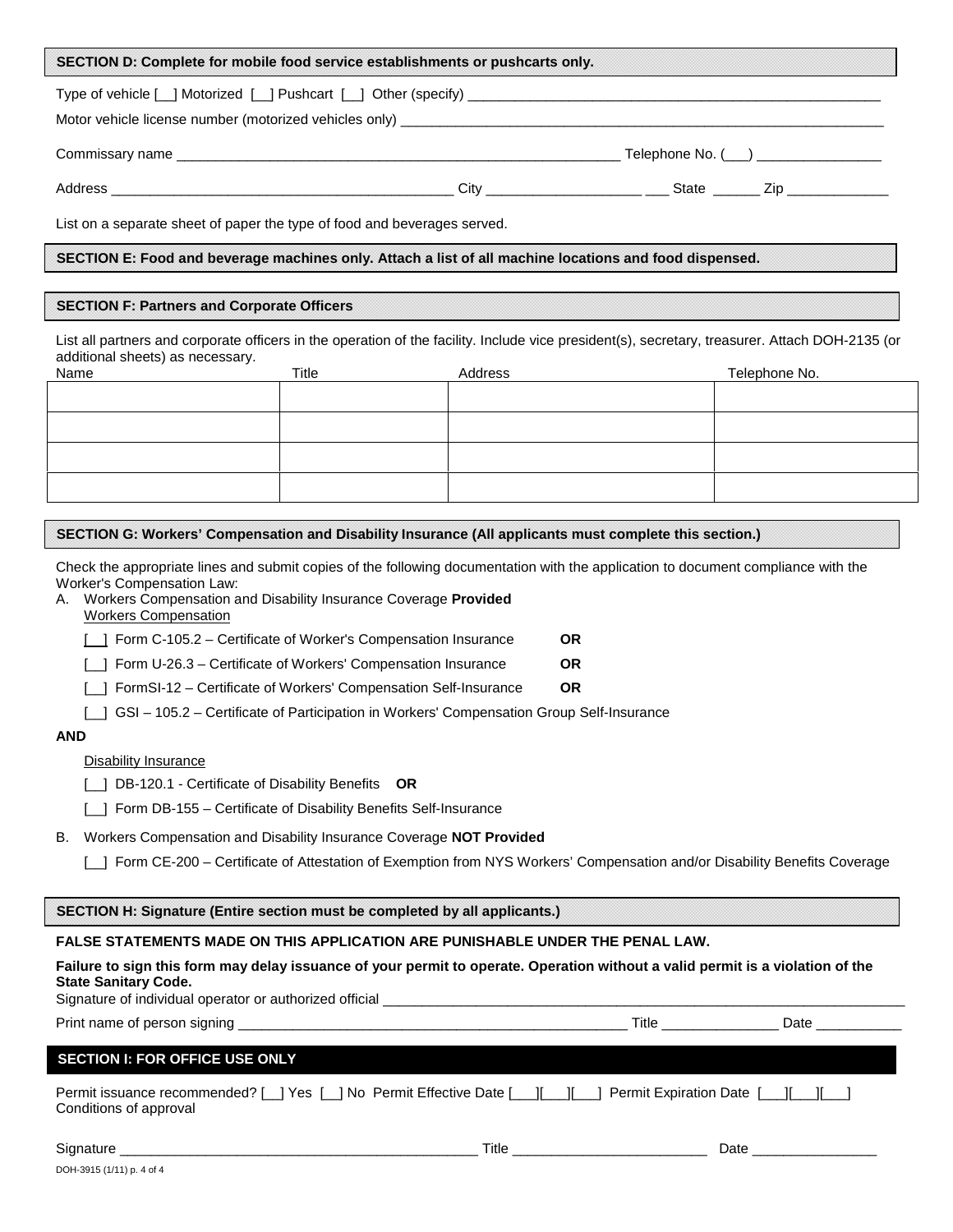# METHOD OF OPERATION APPLICATION SUBPART 14-2 TEMPORARY FOOD SERVICE ESTABLISHMENTS

|    | Location of<br>Temporary<br><b>Food Service</b> |                                                                                                                                                                                           |
|----|-------------------------------------------------|-------------------------------------------------------------------------------------------------------------------------------------------------------------------------------------------|
|    | Expected opening date: ____________________     | Expected closing date: __________________                                                                                                                                                 |
|    |                                                 |                                                                                                                                                                                           |
|    |                                                 |                                                                                                                                                                                           |
| 1. | Type of foods to be prepared and served:        |                                                                                                                                                                                           |
| 2. |                                                 | Describe how the foods will be prepared, and what equipment will be used for the                                                                                                          |
| 3. | home kitchens):                                 | If food is prepared off site, provide the name, address, and phone number of the approved<br>commercial kitchen that will be utilized. (Note: food preparation is not allowed in personal |
|    |                                                 | How will the food be transported to the site? (e.g., coolers w. ice, cambro units, etc.):                                                                                                 |
| 4. | ing service period, self-serve by customer?):   | Describe the method of food service (e.g., will foods be cooked to order, held hot or cold dur-                                                                                           |
| 5. |                                                 | Describe the equipment used to keep foods cold (at or below 45 degrees F):                                                                                                                |

\_\_\_\_\_\_\_\_\_\_\_\_\_\_\_\_\_\_\_\_\_\_\_\_\_\_\_\_\_\_\_\_\_\_\_\_\_\_\_\_\_\_\_\_\_\_\_\_\_\_\_\_\_\_\_\_\_\_\_\_\_\_\_\_\_\_\_\_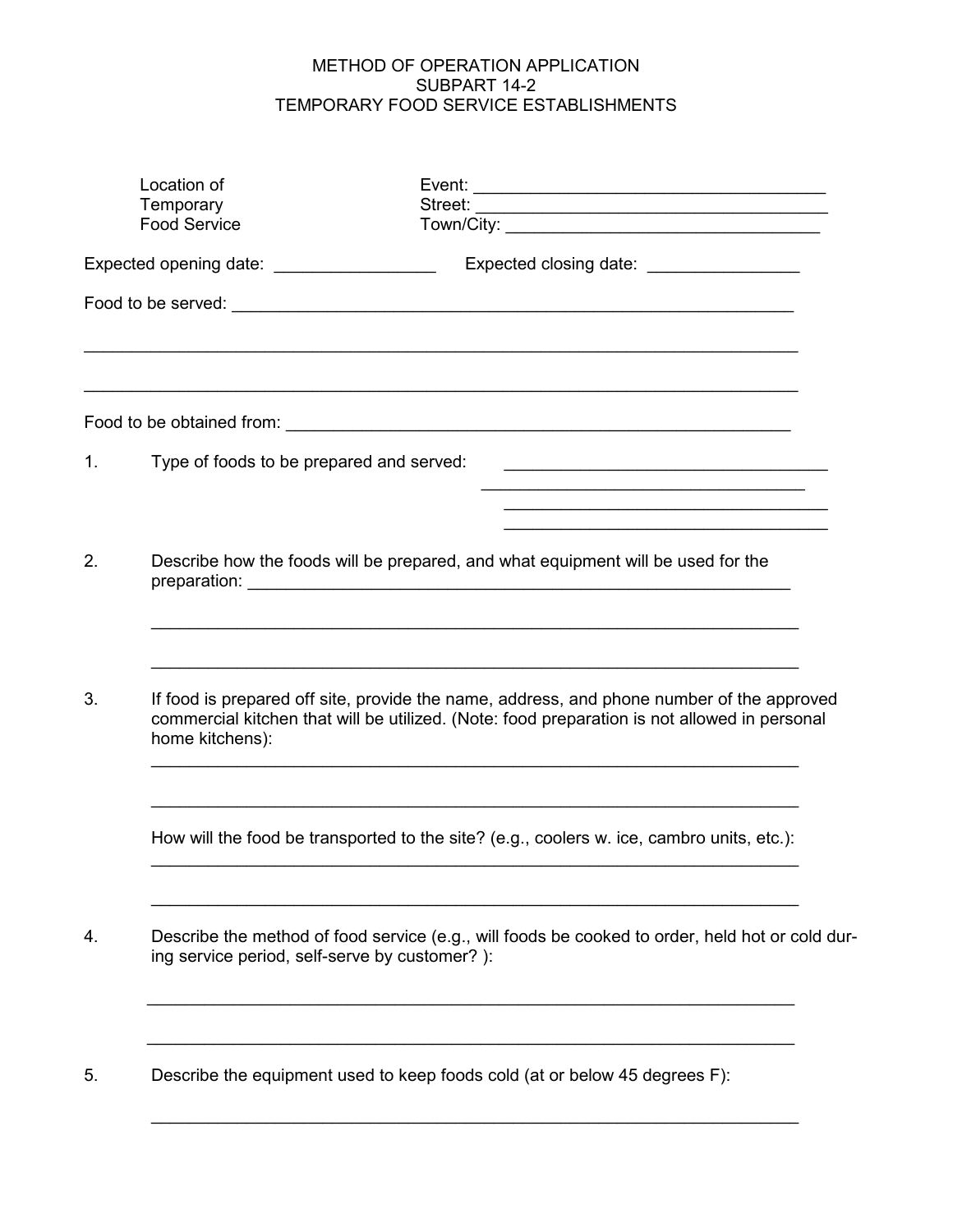| 6. | Describe the equipment used to keep foods hot (at or above 140 degrees F): |  |  |  |
|----|----------------------------------------------------------------------------|--|--|--|
|----|----------------------------------------------------------------------------|--|--|--|

\_\_\_\_\_\_\_\_\_\_\_\_\_\_\_\_\_\_\_\_\_\_\_\_\_\_\_\_\_\_\_\_\_\_\_\_\_\_\_\_\_\_\_\_\_\_\_\_\_\_\_\_\_\_\_\_\_\_\_\_\_\_\_\_\_\_\_\_

\_\_\_\_\_\_\_\_\_\_\_\_\_\_\_\_\_\_\_\_\_\_\_\_\_\_\_\_\_\_\_\_\_\_\_\_\_\_\_\_\_\_\_\_\_\_\_\_\_\_\_\_\_\_\_\_\_\_\_\_\_\_\_\_\_\_\_\_

\_\_\_\_\_\_\_\_\_\_\_\_\_\_\_\_\_\_\_\_\_\_\_\_\_\_\_\_\_\_\_\_\_\_\_\_\_\_\_\_\_\_\_\_\_\_\_\_\_\_\_\_\_\_\_\_\_\_\_\_\_\_\_\_\_\_\_\_

| Describe the construction of your food preparation area: _______________________                                                                |
|-------------------------------------------------------------------------------------------------------------------------------------------------|
| <u> 1989 - Johann Stoff, amerikansk politiker (d. 1989)</u><br>Describe the hand washing station (at your concession), and location of toilets: |
| ,我们也不能在这里的时候,我们也不能在这里的时候,我们也不能不能不能不能不能不能不能不能不能不能。""我们的人们也不能不能不能不能不能不能不能不能不能不能不能不                                                                |
| How will wastewater be disposed of at the site? ________________________________                                                                |
| Describe means of refuse/garbage storage and disposal: _________________________                                                                |

SPECIAL NOTE: All persons handling food are to be free from infectious disease which can be transmitted by foods and are not to have a boil, infected cut or sore, or infectious disease. They are to wear clean clothing, not smoke or use tobacco while handling food or in food preparation areas, and use hair restraints to minimize hair contact with hands, food and food-contact surfaces. All personnel handling food are to wash their hands with soap and water after using the toilet, smoking, eating or when soiled. The Department of Health reserves the right to limit the type of food to be served.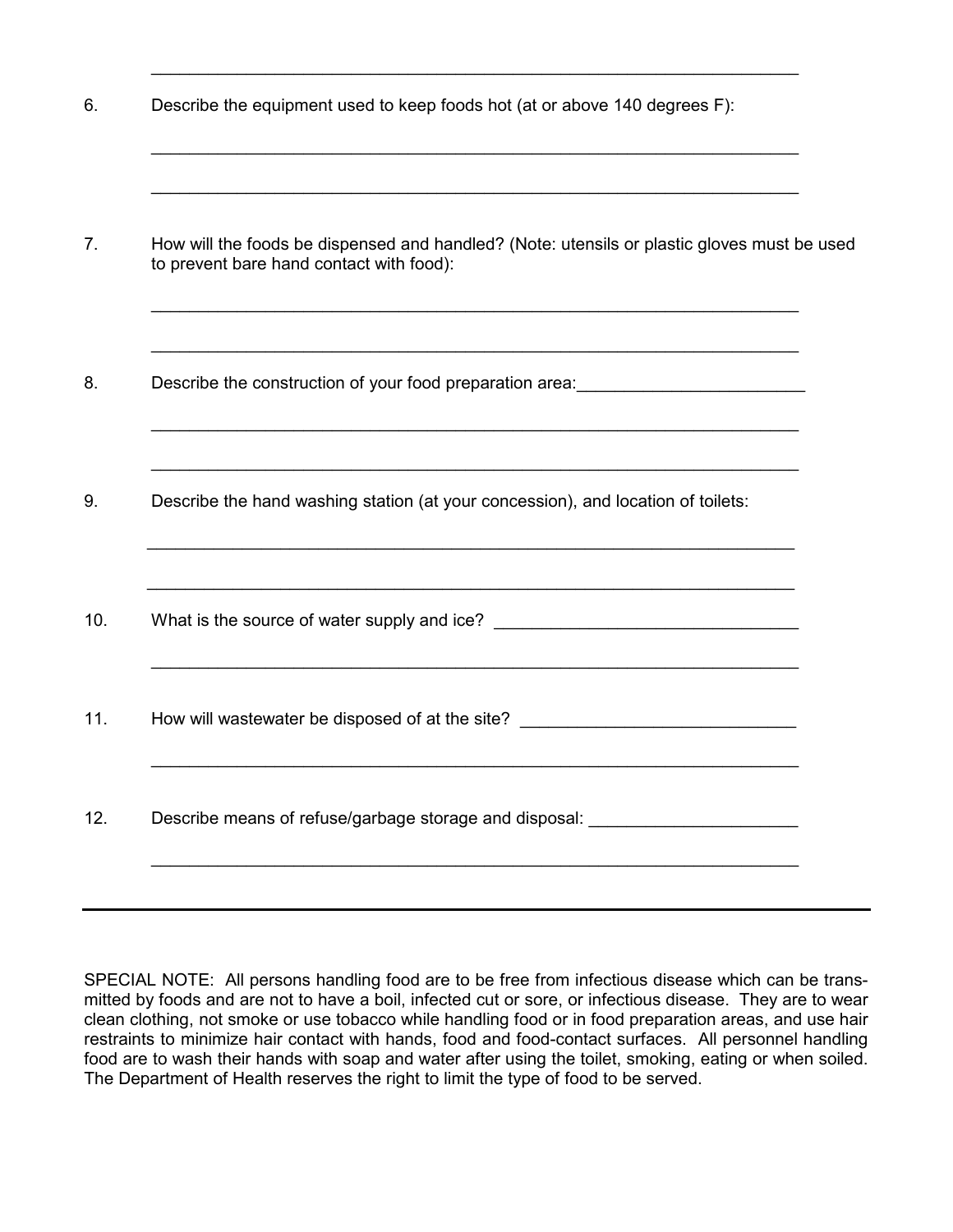# **TEMPORARY FOOD SERVICE TIPS FOR FOOD SAFETY**

To help ensure that customers have a safe dining experience, make sure that the following items are addressed when preparing food for service.

# **Source:**

- $\checkmark$  All food and ice used in food preparation and service must be obtained from a commercial source
- $\checkmark$  All food that will be served to the public must be cooked and processed on-site or in a permitted commercial facility (no home preparation is allowed)
- $\checkmark$  Cold food must be transported at 45 degrees Fahrenheit or below

**Personal Hygiene:** Persons working with food must meet the following requirements:

- $\checkmark$  Should not be ill with any contagious disease, especially diarrhea and vomiting, or have open cuts or wounds on their hands
- $\checkmark$  Always wash their hands before starting work, after using the toilet, and when hands get dirty
- $\checkmark$  Wear disposable gloves when handling any food that will not be cooked
- $\checkmark$  Wear clean clothes and use hair restraints, as needed
- $\checkmark$  Never smoke or use tobacco products when preparing and/or working around food

# **Food Preparation/Food Service Area:**

- $\checkmark$  Food prep/service area must have equipment and surfaces that are durable, in good repair, allow for easy cleaning, and are designed so as to prevent food contamination
- $\checkmark$  Handwashing facilities must be available
- $\checkmark$  Food should be prepped as close to service as possible

# **Utensils:**

 $\checkmark$  Cooking utensils and food contact surfaces must be kept clean and stored in a clean location and, between uses, washed and sanitized to prevent crosscontamination of other foods

(the Dutchess County Health Department recommends using a bleach & water solution made up of a capful of bleach to every 1 gallon of water)

 $\checkmark$  All items for food service to public must be single service/disposable (paper or plastic cups, plates, knives, forks and spoons)

# **Food Temperature Control:**

- $\checkmark$  Keep food out of the temperature danger zone (between 45 degrees Fahrenheit and 140 degrees Fahrenheit)
- $\checkmark$  Minimize the amount of potentially hazardous food that is not under refrigeration, hot holding, or in the cooking process

# **Cold Storage:**

 $\checkmark$  Adequate refrigeration must be available to hold potentially hazardous food at 45 degrees Fahrenheit or below